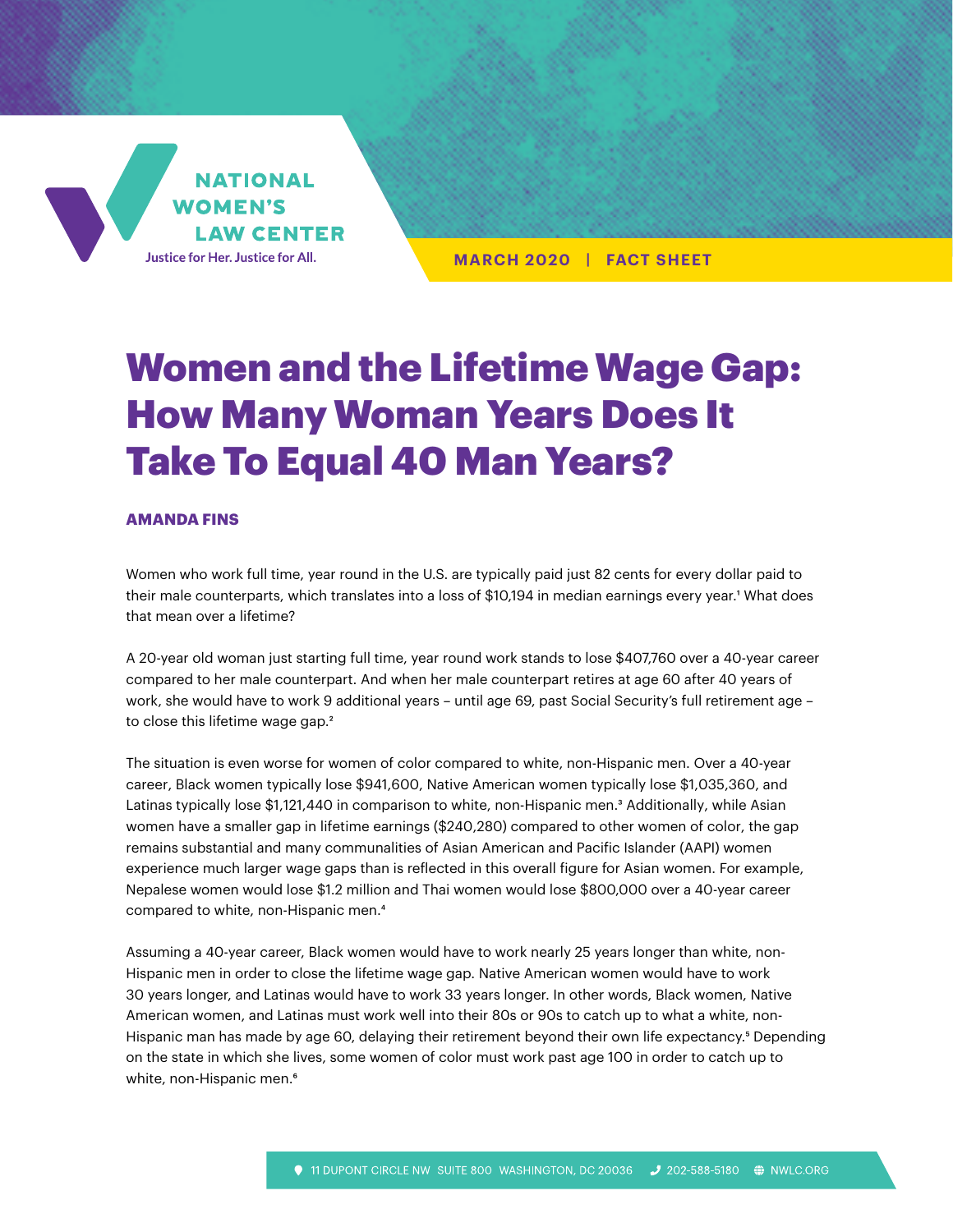

Women and their families cannot afford to lose hundreds of thousands of dollars to the wage gap, and women shouldn't have to work well into their retirement years and in some cases to the end of their life expectancy and beyond in order to close it. It's well past time to close the wage gap.

## **HOW MUCH ARE WOMEN LOSING OVER A 40-YEAR CAREER COMPARED TO A WHITE, NON-HISPANIC MAN?**

| <b>Comparison</b>                                        | What a woman makes<br>for every dollar<br>a man makes | What a woman typically loses over a 40-<br>year career, based on today's wage gap | Age at which a woman's<br>career earnings catch up to a<br>man's career at age 60 |
|----------------------------------------------------------|-------------------------------------------------------|-----------------------------------------------------------------------------------|-----------------------------------------------------------------------------------|
| Women Overall v. Men Overall                             | \$0.82                                                | \$407.760                                                                         | 69                                                                                |
| Asian Women v. White, non-Hispanic Men                   | \$0.90                                                | \$240,280                                                                         | 64                                                                                |
| White, non-Hispanic Women v. White, non-<br>Hispanic Men | \$0.79                                                | \$527,440                                                                         | 70                                                                                |
| Black Women v. White, non-Hispanic Men                   | \$0.62                                                | \$941,600                                                                         | 84                                                                                |
| Native American Women v. White, non-<br>Hispanic Men     | \$0.57                                                | \$1,035,360                                                                       | 90                                                                                |
| Latinas v. White, non-Hispanic Men                       | \$0.54                                                | \$1,121,440                                                                       | 93                                                                                |

**"What a woman makes for every dollar a man makes" is the ratio of women's and men's median earnings for full time, year round workers. Earnings are in 2018 dollars. NWLC calculations based on U.S. Census Bureau, Current Population Survey, 2019 Annual Social and Economic Supplement and 2018 American Community Survey. Figures do not account for inflation. Assumes all workers begin full time, year round work at age 20.**